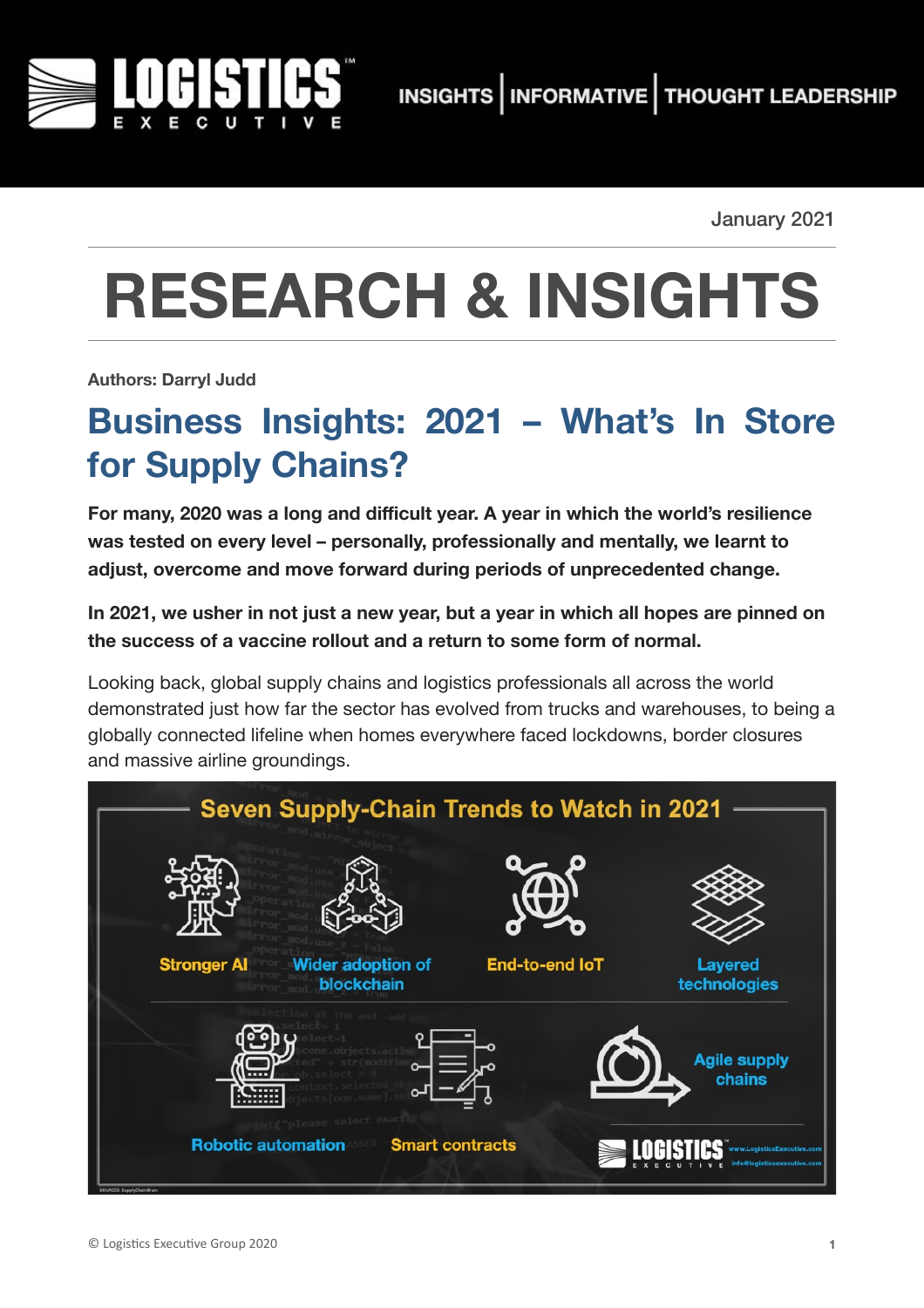Whilst the future is always uncertain, perhaps now more so than ever, to the backdrop of a global pandemic that shattered our many 'norms' and comforts. The importance of supply chains and their re-emphasized necessity has set in motion trends and innovations that will reshape entire supply chain outlooks for years to come. Here are some of the key trends that we expect to see in 2021.

#### **eCommerce Acceleration**

In 2020, adoption of digital commerce accelerated by multiple years in just a few months. The eCommerce trends such as social commerce, evolution of omni-channel commerce, in-store transformation, and touch-less services will shape the 2021 innovation roadmap.

In 2020,a year in which storefronts went digital by necessity, kitchen tables turned into conference rooms, and how we live, work, and shop have been generally turned upside down. What hasn't changed for businesses, however, is the importance of providing an outstanding customer experience.

According to McKinsey, over 75% of U.S. consumers have changed shopping behaviour and changed to new brands during the COVID-19 pandemic. The top three reasons for shopping for a new brand were value, availability and convenience. The most important filter for discretionary spend is safety. The ability to offer eCommerce, contact-less payments, click and collect, and express home delivery are all requirements in order to compete in the next normal.



Delivery services have become all the rage. The likes of Uber Eats, Deliveroo, Talabat and Instacart have fundamentally changed the way people get restaurant food or receive grocery store deliveries. FedEx, UPS and Amazon all found themselves straining to meet demand during the pandemic. As a result, partnerships with last-mile delivery companies increasingly make sense as retailers seek to leverage their physical stores to fulfil locally placed online orders.

Fulfillment hubs will eclipse storefronts. With leased storefronts in malls likely to underperform due to a lack of foot traffic, retailers are starting towards converting them into fulfillment hubs. There's remarkable synergy in using these spaces for eCommerce in some cases, transforming them into mini-distribution centres—particularly when paired with last-mile delivery services.

Reportedly in the US, Amazon is engaged in talks with mall operators to take over empty space as retailers like Sears and J.C. Penney vacate, as it eyes this model to expand its footprint and same-day delivery network further. Apple is another retailer that recently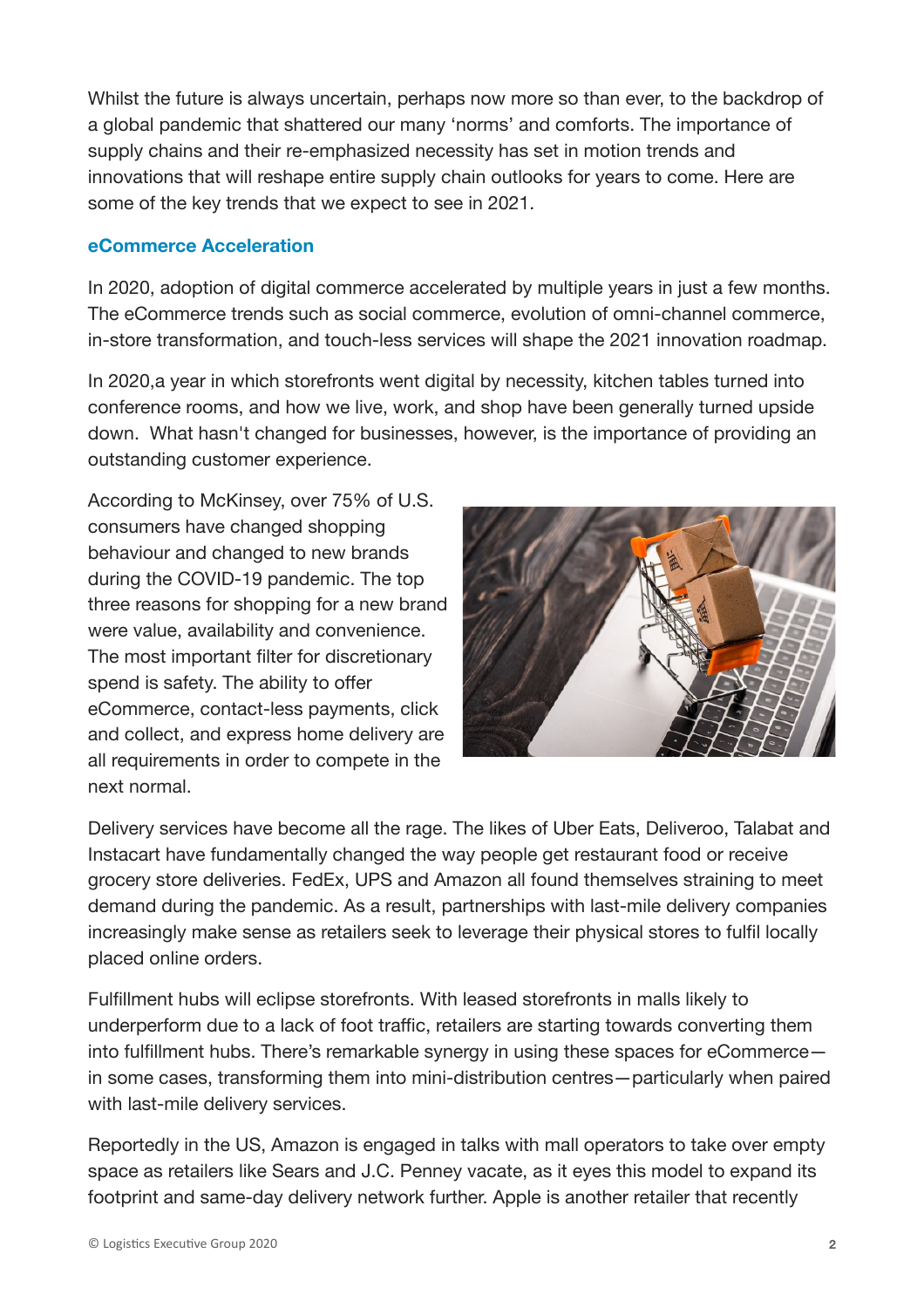started taking advantage of its retail stores, turning them into distribution centres for faster shipping of products to consumers.

Expect also that premium private label brand online sales will increase, creating a new vertical in the D2C sector. Customers are turning to luxury private label brands for superior products and better shopping experiences.

Either way, eCommerce is going to exponentially continue to rocket in 2021. New studies project that the worldwide retail eCommerce sales will reach new highs in 2021 on the back of 265% growth, from \$1.3 trillion in 2014 to \$4.9 trillion in 2021.

#### **Importance of Omni-Channel**

The events of 2020 permanently cemented the widespread adoption of eCommerce as customers became more comfortable with buying online. Mass mobile technology penetration and familiarity with communication channels like mobile chat and texting will drive consumers to do even more from their phones in 2021. By the end of 2021, industry leaders expect mobile phones will the device of choice for almost 73% of eCommerce sales.

The change in consumer behaviours that we saw in 2020 won't just be temporary. Expect long-term changes in customer behaviour as customers adapt to a new reality. With increased social distancing meaning an omnichannel approach is now a necessity for retail store owners due to space constraints in store

Trends such as social selling through video content, selling direct-to-camera via livestream, Shoppable video, touch-less/contactless transactions, curbside pickup, enhanced multi-channel attribution tools (where the customer journey is tracked start to finish to better understand shopping characteristics and interests) and community building sales channels will be increasingly prevalent in 2021.



Expect that retailers and brands will still push their in-store apps and enhance features to improve the customer experience and drive sales across online and offline merchandising. For retail store owners transitioning to a more open and less socially distanced economy, omnichannel offerings will only become more relevant.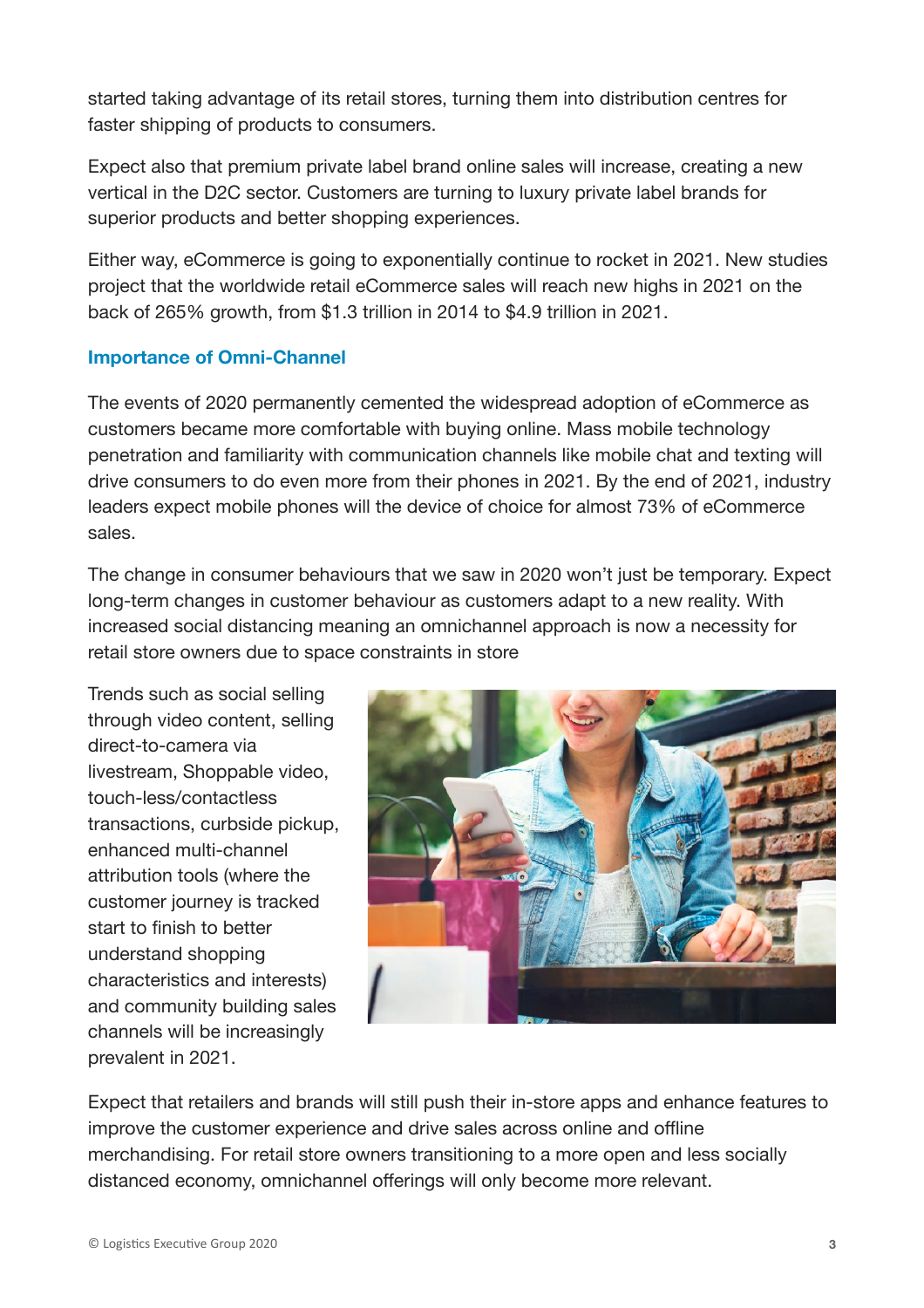#### **The Rise of Elastic Logistics**

Our 2020 experience proved that it's not just enough for supply chains to be lean or have just-in-time processes. Massive demand adjustments and disruptions meant that our supply chains needed to be increasingly more flexible and responsive to market fluctuations. The result being a need for business to adopt a more flexible approach to logistics.

Elastic logistics which encapsulates the ability of the supply chain to easily expand or shrink according to current market demands is more prevalent than before. Alongside technologies such as artificial intelligence that automatically adjust supply chains as needed with minimal disruptions.

The interplay between supply and demand has tipped far in favour of demand. eCommerce, multi-channel marketing, warehouse management software and automation processes in picking and packing all force warehousing and logistics further towards supply-led decision-making. This endless expansion and contraction of warehouse operations based on supply, allows for more reliable financial control. Part of this flexibility also encompasses the ability to forecast risks, costs and demand. With advancements in Artificial Intelligence (AI), most TMSs (Transport Management Systems) employ predictive technologies in their analytical functions. Having such early warning systems helps companies monitor and avert fluctuations in demand and deals with supply-side disruptions such as material shortages.

Elastic logistics provides flexibility to many variables in the supply chain, including sailing schedules, carrier space, container usage, and route optimization. The adjustability helps companies better handle potential issues such as overstocking and unoptimized space in vessels. As a result, businesses can enjoy greater stability and remain competitive despite market fluctuations.

#### **Artificial Intelligence (AI)/Machine Learning (ML) Platforms**

In a supply chain where data is king, AI and ML platforms are increasingly important in providing valuable predictions for the business. AI and ML platforms provide the ability to ingest large amounts of historical and real-time data, clean and prepare it, and drive it rapidly via machine learning or AI algorithms and techniques to use in day to day business decision making.

In the supply chain and manufacturing, automation has been a trend for most of the past decade. Most notably, artificial intelligence (AI) has emerged as the primary propellant for automation in the supply-chain industry. All of the leading supply chain software companies are actively embedding AI into existing applications and applying machine learning outputs. For most companies this is a less risky and more cost-effective way to access the capabilities of AI.

Technology gains over the last 7 years, has proven that AI algorithms can perform basic operations automatically, saving enormous amounts of time, eliminating the possibility of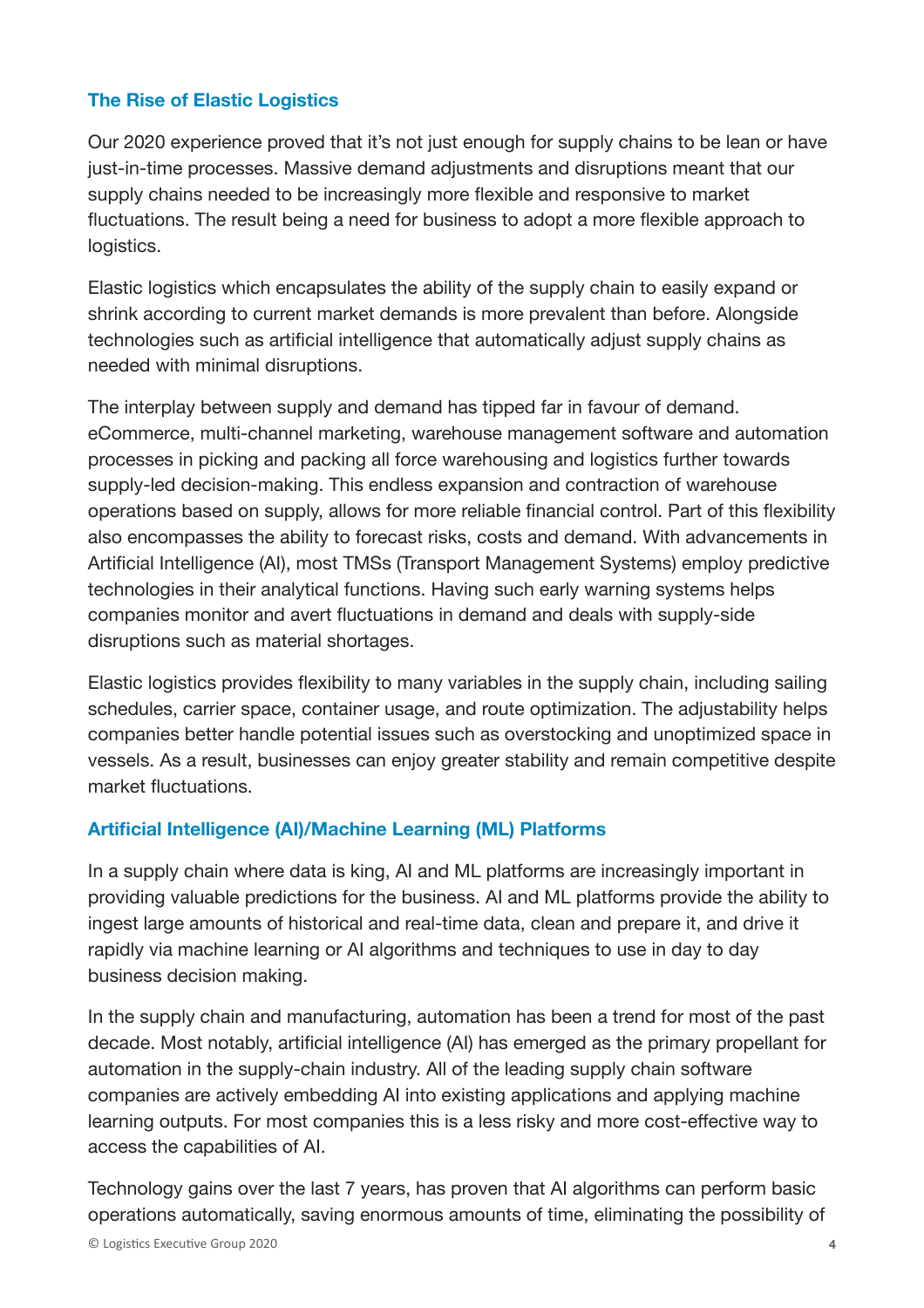human error and making operations more efficient. In addition, this frees up human capital enabling it to be directed to perform more complex tasks.

According to SCB Contributor, Dan Weinberger the potential of AI is much greater. "AI can be used to identify patterns in data and bring useful insights. This could be used, for instance, to forecast demand in the near future. With the help of AI, operations within the supply chain can become more efficient and accurate".

Effectively for many organisations, AI/ML applications can provide valuable visibility in present data black spaces not currently covered by existing supply chain applications, and in the



3PL service sector, excellence in supply chain management is how they differentiate themselves. Customised AI/ML application solutions that their competitors do not have makes a lot of sense, when integrated across their wider supply chain applications.

In 2021 it will be likely to see a rise in blended solutions that are partly an application framework and partly an AI/ML platform. As an example, Anaplan, a supplier providing supply chain planning and other business applications, introduced PlanIQ. PlanIQ pulls in data from Anaplan and automatically tests several AI/ML algorithms before selecting the model optimized to generate the strongest forecast for a customer's unique use case. Underpinning PlanIQ is Amazon Forecast, the same ML technology used by Amazon.com across the majority of its supply chain operations.

Expect to see greater emphasis on augmented reality (AR) and virtual reality (VR) as these technologies are adopted to support virtual operations and to improve the efficiency of supply chains. AR devices allow workers to multitask more effectively or assist in training environments. Companies can also use these devices to enhance product development efforts by predicting potential product uses in a realistic setting.

#### **Robotic Automation**

Even prior to Covid-19, robotics was playing a key role in transforming supply chains. In the first half of 2019 alone, North American companies spent \$869 million on more than 16,400 robots.

More and more companies today are using drones and driverless vehicles to streamline logistics operations. Self-driving cars are also likely to be more advanced in 2021, with capabilities to make automated traffic decisions.

Closer to home, two major trends to watch out for in 2021 would be increases in Robotic Automated Storage and Retrieval systems and Robotic Process Automation (RPA).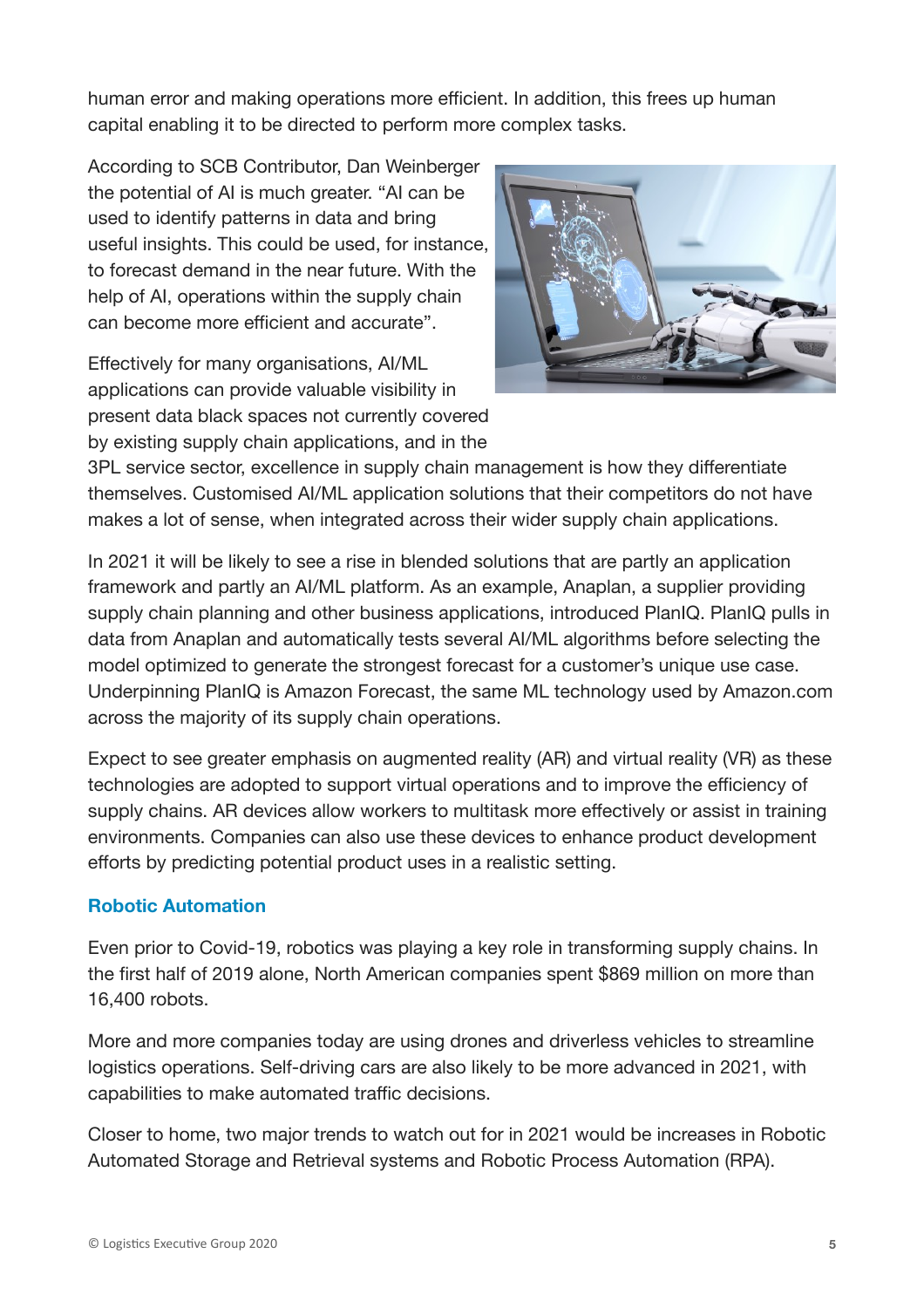Goods-to-person automation is quickly coming to market. These "robotic shuttle systems" are a hybrid of traditional shuttle systems and free roaming robots. Offering the benefit of high storage density and a high degree of flexibility due to the dynamic movement of bots, the bot agility removes throughput and sequencing constraints, providing increased productivity potential.

These solutions align with the operational needs of many industries, particularly the same-day fulfillment operators. With the boost in online and the spike in demand especially in e-grocery fulfillment, these solutions will become a major factor in driving fulfilment automation in 2021 and beyond.



Robotic process automation (RPA) is software used to automate high volume, repeatable tasks. The rise of external RPA solutions to enable companies to automate the work inside legacy systems is quickly becoming the norm. Over time enterprise systems develop better automation and users can do their job more effectively, however for legacy systems this is much more difficult. RPA providers fill a gap that would otherwise be costly for organisations to consider or take time to implement. An example is a 3PL that is using RPA to automate the highly manual tasks associated with planning optimization in their legacy transportation management system (TMS). It is also used to examine carrier websites for appointment scheduling. Descartes points out "that for all but the simplest route planning problems, creating the best plan is not as simple as loading data and hitting the 'optimize' button. Instead, the best planners go through multiple steps to generate optimal results". Essentially, RPA can model the steps that the best planners take to produce superior results.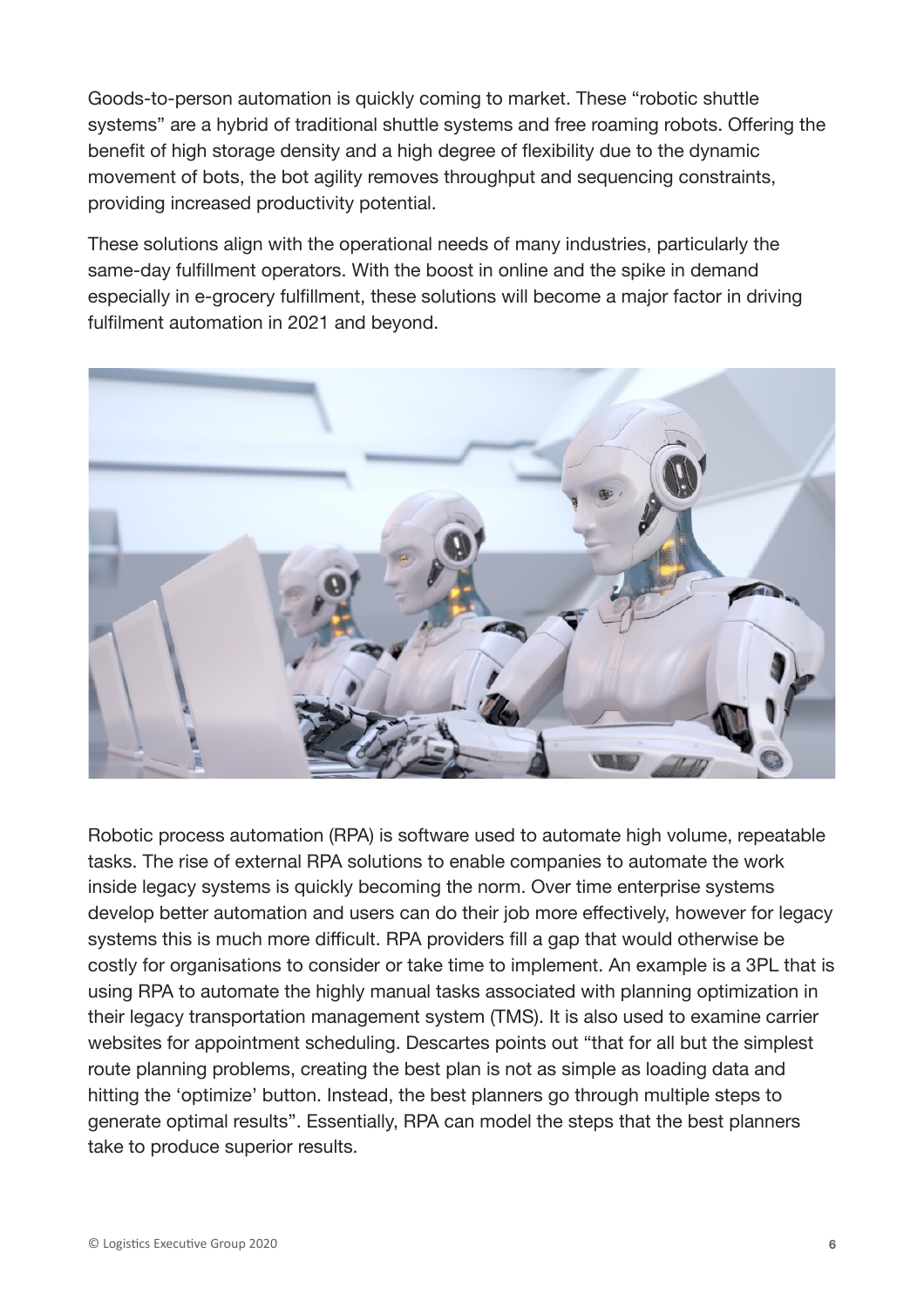#### **Blockchain**

2020 is year in which arguably blockchain found its rightful place in the technology chain.

Long debated as either "the biggest breakthrough" or "just hype" the technology is finally starting to prove its worth in various industries; the supply-chain industry being one of these.

Increasingly this digital ledger technology combined with IoT infrastructure is finding its way into applications that are supporting and securing a wide range of supply chain transactions among businesses.



Blockchain is offering the ability to greatly improve supply chains by enabling faster and more cost-efficient delivery of products, enhancing products' traceability, improving coordination between partners, and aiding access to financing.

One such company to embrace blockchain is US Retail giant Walmart. Initially launched as a food safety initiative Walmart has expanded its blockchain efforts to other parts of the business, including merchandising, sourcing, technology and trade. Additionally in 2020, it piloted a program with the U.S. Customs and Border Protection Agency to facilitate faster flow of goods across borders.

Wider acceptance of blockchain will allow supply chains to become more transparent and informed. We would expect that platform-agnostic blockchain solutions will be in greater demand in 2021 particularly as cryptocurrencies based on blockchain are becoming more common in the supply-chain industry, as more governments recognize cryptocurrencies as legal tenders.

#### **5G (fifth generation of wireless technology)**

5G is presently being rolled out around the world offering a revolutionary opportunity in how ports, airports, trucks and trains communicate.

In simple terms, the latency, or the time it takes devices to communicate with each other across wireless networks, will drastically decrease, providing the connectivity speed needed to rejuvenate the supply chain technology from historical to real-time.

With increased deployment of 'IoT' connected devices throughout the supply chain and manufacturing process, there is abundance of rich data streams sending real-time information which needs to be catered for and processed. 5G becomes an imperative in managing data transfers at significantly increased speeds and with greater reliability. Expect that as 5G's global rollout gathers momentum in 2021, that upgraded 5G enabled machines, devices, handing systems and new Supply Chain Management equipment become a major trend in 2021.